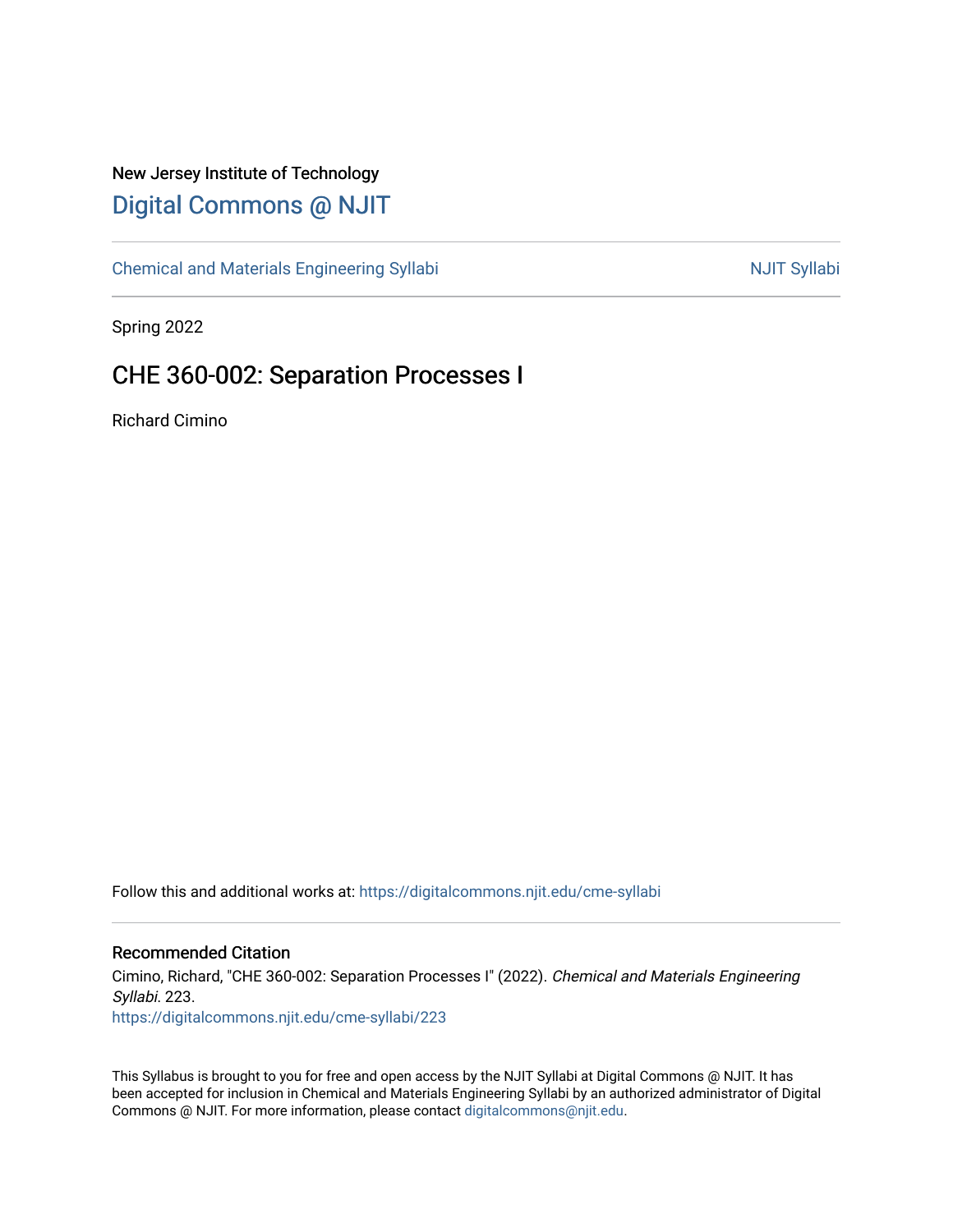**Instructor:** Dr. Richard T. Cimino, Senior Lecturer

**Office:** 321C Tiernan Hall, Phone: 973-596-5729, E-mail: cimino@njit.edu

**Class:** T/Th; 11:30 AM-12:50 PM; Face-To-Face

**Room:** Please check the NJIT Course Schedule for room: https://uisnetpr01.njit.edu/courseschedule/

### **Office Hours:**

Office hours this semester are offered in two modes:

1.) Drop-in Hours: I am available in-person in my office on Wednesdays 9AM-2PM. You can drop in at any time to ask questions.

2.) WebEx Office Hours - **by arrangement only, Mondays and Fridays** - please sign up online at https://drcimino.youcanbook.me. WebEx office hours will take place using my personal WebEx room: njit.webex.edu/meet/ciminonjit.edu. Students are restricted to one 30 minute online office hours appointment per day. If you schedule more than one, only the earliest one will be honored and the rest will be canceled. Office Hours appointments must be scheduled at least 24 hours in advance of the appointment time, so that I have sufficient notice and can plan my day accordingly. Do not abuse this system, or it will be removed entirely.

### **Course Description and Requirements**

This is the first course in separations, examines traditional methods and technologies by which chemical engineers separate and purify mixtures. Emphasis here is on strippers, absorbers, distillations, and extractions.

**Prerequisites:** CHE 342, CHE 370

**Corequisites:** None

### **Course Objectives**

Taking this course, a motivated student will learn to:

1. Define the concept of single and multiple stage processes and write the material balances.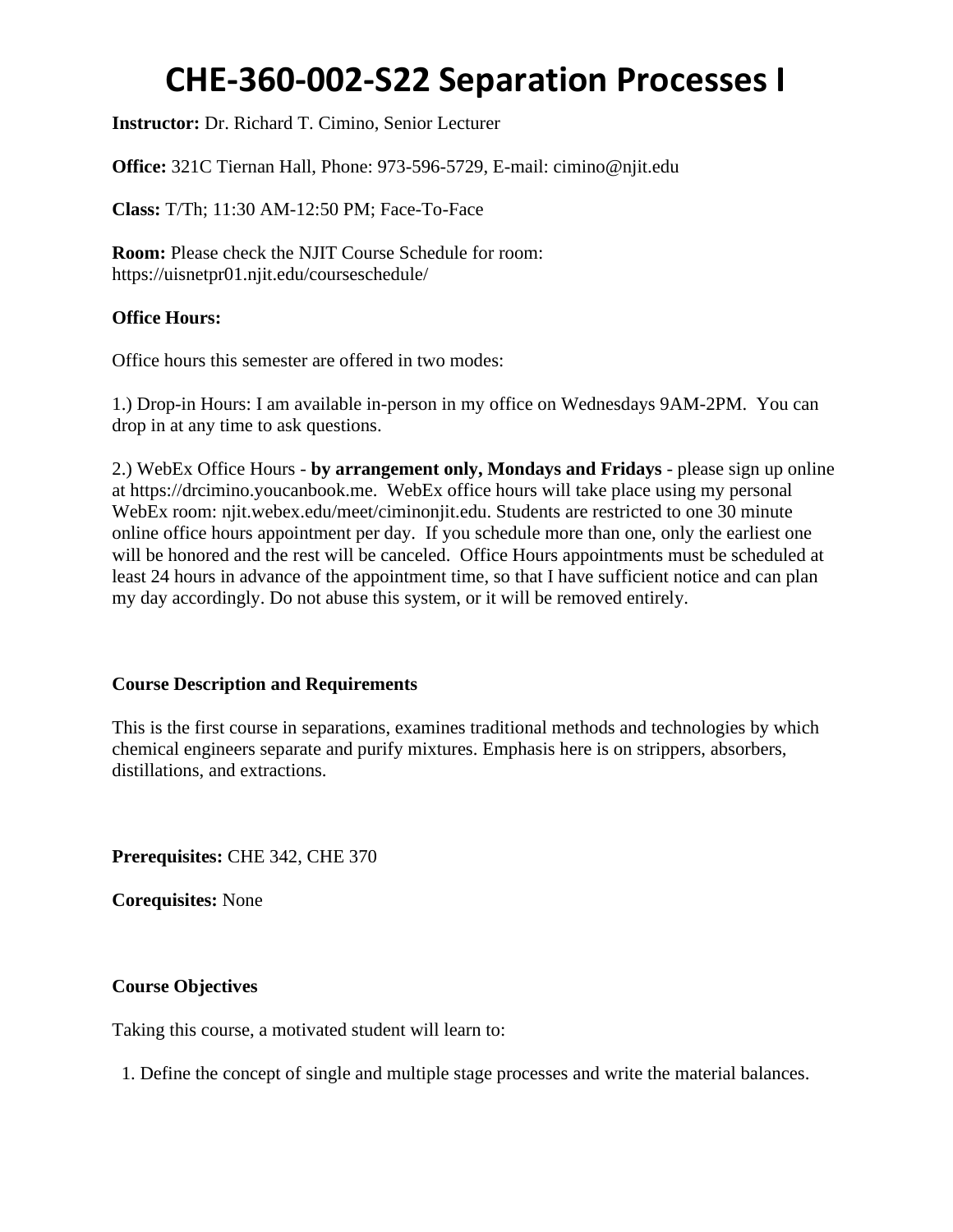- 2. Identify the thermodynamic equilibrium relations and diagrams used in distillation/absorption column design. Illustrate their use.
- 3. Define the interphase mass transfer models and illustrate their use.
- 4. Identify the absorption/stripping, distillation processes and various types of towers.
- 5. Develop and apply the graphical methods of absorption/stripping, and distillation tower design.
- 6. Apply the interphase mass transfer models to design packed absorption/stripping towers.
- 7. Define different types of efficiencies and use them to design absorption/stripping and distillation towers.
- 8. Identify the basic concepts of design: relations between the process efficiency and economic constraints.
- 9. Use ASPEN to design separation processes.

### **Learning Materials**

### **Textbook**

Required: Phillip C. Wankat, Separation Process Engineering: Includes Mass Transfer Analysis, 4th Ed. Prentice Hall, 2017. ISBN 13: 978-0-13-344365-3. The textbook is the main source for preparing for classes and reading the textbook before each class is necessary. Additional materials will be posted on Canvas.

**Calculator:** A graphing calculator (TI-83, TI-84 or TI-84SE) is required for solving numerical problems.

### **Required Hardware:**

A working computer equipped with Windows is necessary if you intend to run ASPEN and other software on your own computer. *Apple and/or Linux systems are not recommended for this course if you intend to run ASPEN on your own computer (need to dual boot or use a virtual machine with Windows). If you do not own a PC, you are welcome to utilize the computer labs to complete ASPEN assignments.*

**Required Software:** MS Excel, MATLAB, AspenOne chemical process modeling software (will be introduced in class).

**Internet Access:**You must have a reliable internet connection for your device, as you will need to connect to NJIT's VPN to access the ASPEN site license.

### **Additional Materials:**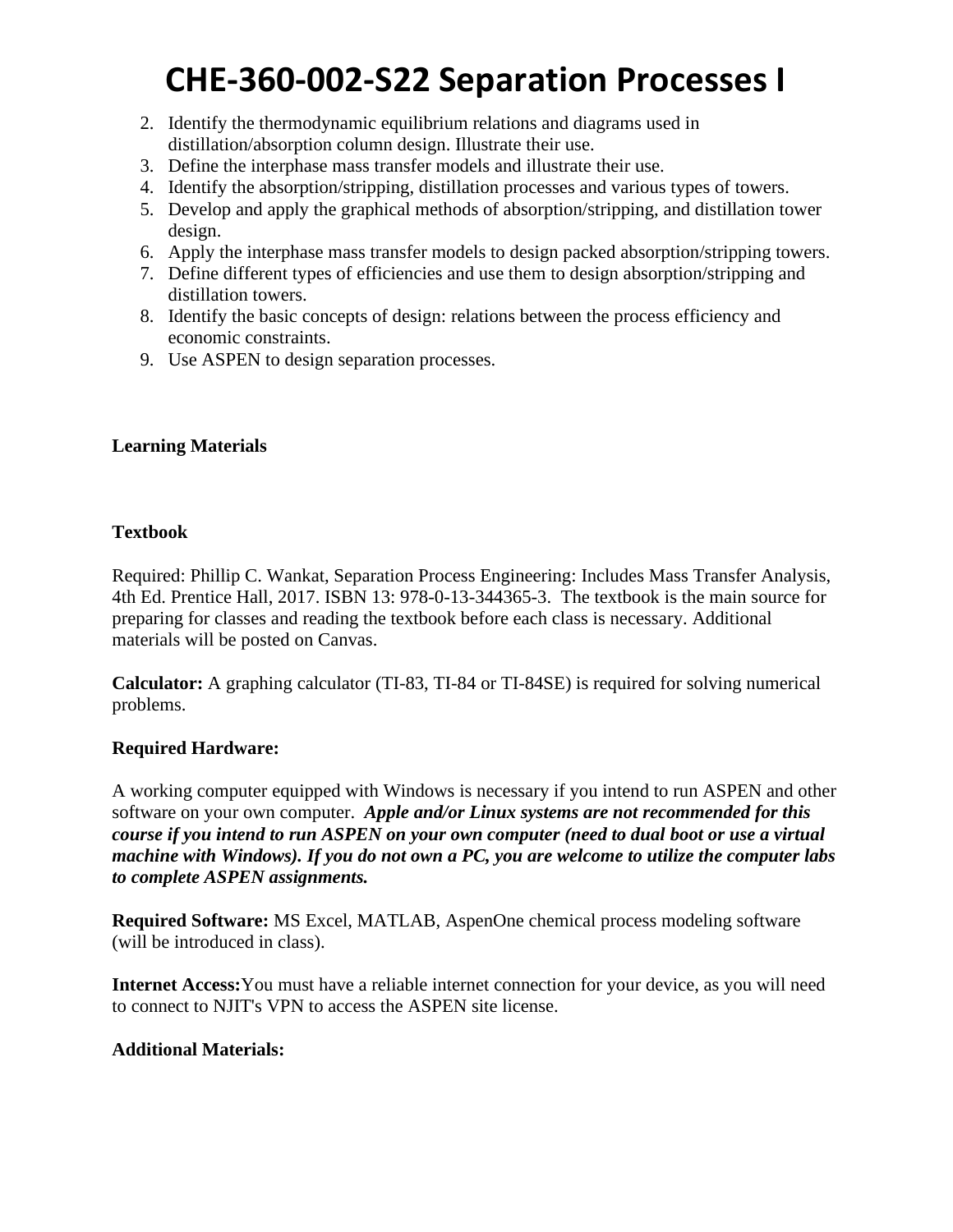Graphing or engineering paper and a ruler/straightedge. Software for modifying images such as MS Paint, PDF Expert, etc...

### **Course Outline**

|    | <b>Week Date(s)</b> | Topic (preliminary, subject to minor<br>changes)                         |
|----|---------------------|--------------------------------------------------------------------------|
| 1  | $1/18 - 20$         | Ch.1 Introduction to Separations, Ch. 2<br><b>Flash Distillation</b>     |
| 2  | $1/25 - 27$         | Ch. 2 Flash Distillation, Lab 1-2                                        |
| 4  | $2/1 - 3$           | <b>Ch. 3 Introduction to Column Distillation</b>                         |
| 5  | $2/8 - 10$          | <b>Ch. 4 Binary Column Distillation: Lewis</b><br>Method                 |
| 6  | $2/15 - 17$         | <b>Exam 1 Review, Exam 1</b>                                             |
| 7  | $2/22 - 24$         | <b>Ch. 4 Binary Column Distillation 2</b><br><b>McCabe-Thiele Method</b> |
| 8  | $3/1 - 3$           | Lab 3, Ch. 9 Batch Distillation                                          |
| 9  | $3/8 - 10$          | <b>Ch. 9 Batch Distillation</b>                                          |
| 10 | $3/15 - 17$         | <b>Spring Break, No Classes</b>                                          |
| 11 | $3/22 - 24$         | <b>Ch. 10 Column Design</b>                                              |
| 12 | $3/29 - 31$         | Lab 4, Ch. 12 Absorption & Stripping                                     |
| 13 | $4/5 - 7$           | <b>Exam 2 Review, Exam 2</b>                                             |
| 14 | $4/12 - 14$         | Ch. 12 Absorption & Stripping                                            |
| 15 | $4/19 - 21$         | Lab 5, Ch. 16 Mass Transfer Analysis                                     |
| 16 | $4/26 - 28$         | <b>Ch. 16 Mass Transfer Analysis</b>                                     |

#### **Assessment and Grading**

**Homework:** Homework assignments will be posted regularly on Canvas. Homework assignments must be submitted electronically on Canvas. No late homework will be accepted. Homework can be done individually or in teams of no more than 3 individuals.

**Aspen Labs:** These will be due at fixed points throughout the semester. Students must work in teams on all labs and submit lab memos detailing the results of your experiments.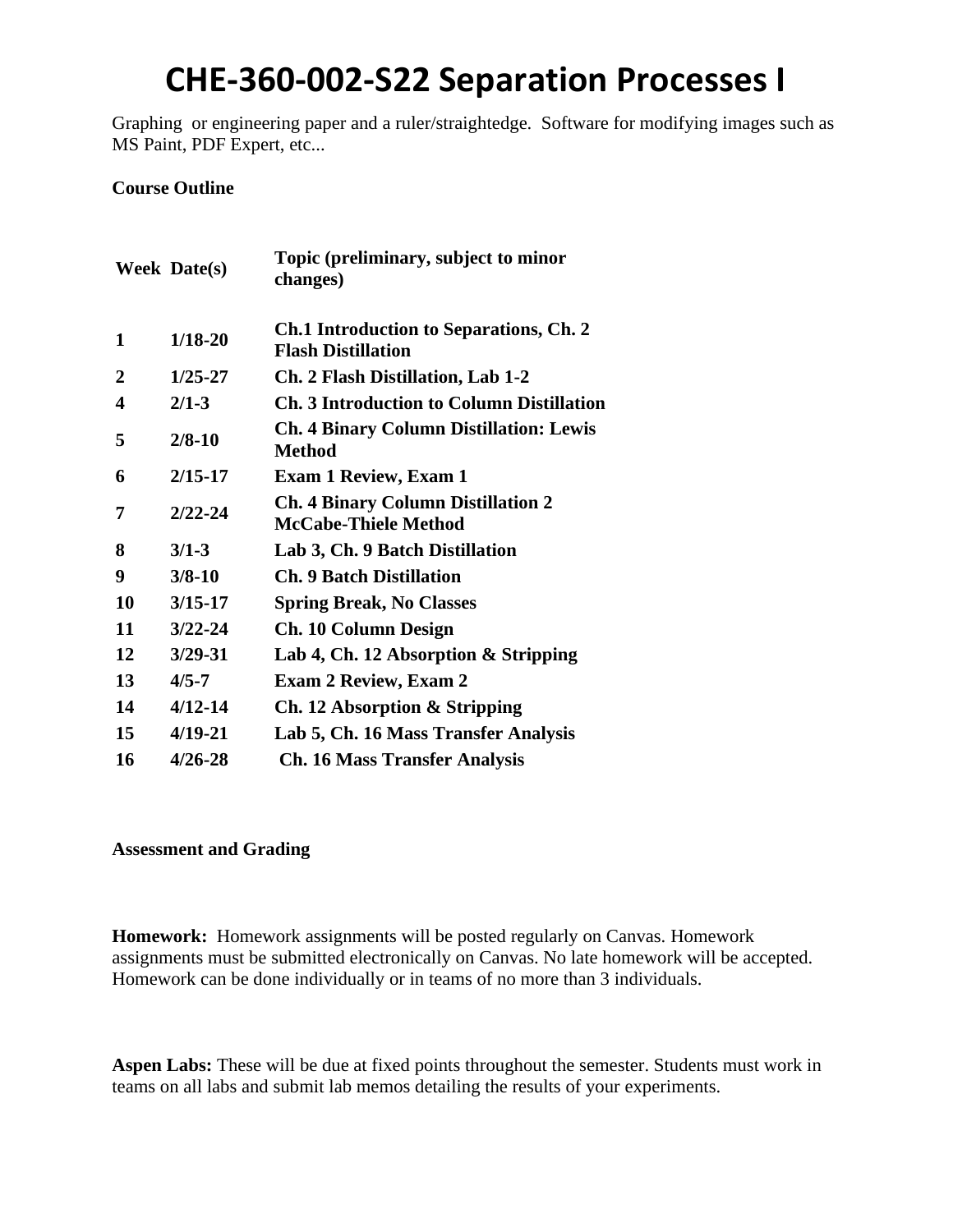**Mini Project:** There will be one Aspen-related mini-project (Lab 5) in this course, to be completed in teams or alone (at your discretion). The mini project lab is worth  $\sim$ 2x the points of a normal lab, because it will require a more comprehensive write up.

**Quizzes:** Regular reading quizzes will be given based on the weekly reading material, including both concepts and problems. The quizzes will be due BEFORE the topic is covered in class. No make-up quizzes will be allowed. The quizzes will take place asynchronously on Canvas.

**Exams:** There will be two midterm exams (80 min long) and one final exam (2.5 hours long). All exams will be open book/open note.

**Grading:** Your final course grade will be calculated by weighted average, using the following weights:

| Category                  | Weight |
|---------------------------|--------|
| <b>Homework</b>           | 15%    |
| <b>Reading Quizzes 5%</b> |        |
| <b>Aspen Labs</b>         | 20%    |
| Midterms $(x2)$           | 40%    |
| <b>Final Exam</b>         | 20%    |
| <b>Total</b>              | 100%   |

**Final course grades will be assigned according to the following rubric:**

| <b>Lower Bound Letter Grade Upper Bound</b> |                |            |
|---------------------------------------------|----------------|------------|
| 90                                          | A              | <b>100</b> |
| 85                                          | $B+$           | 89         |
| 80                                          | B              | 84         |
| 75                                          | $\mathbf{C}^+$ | 79         |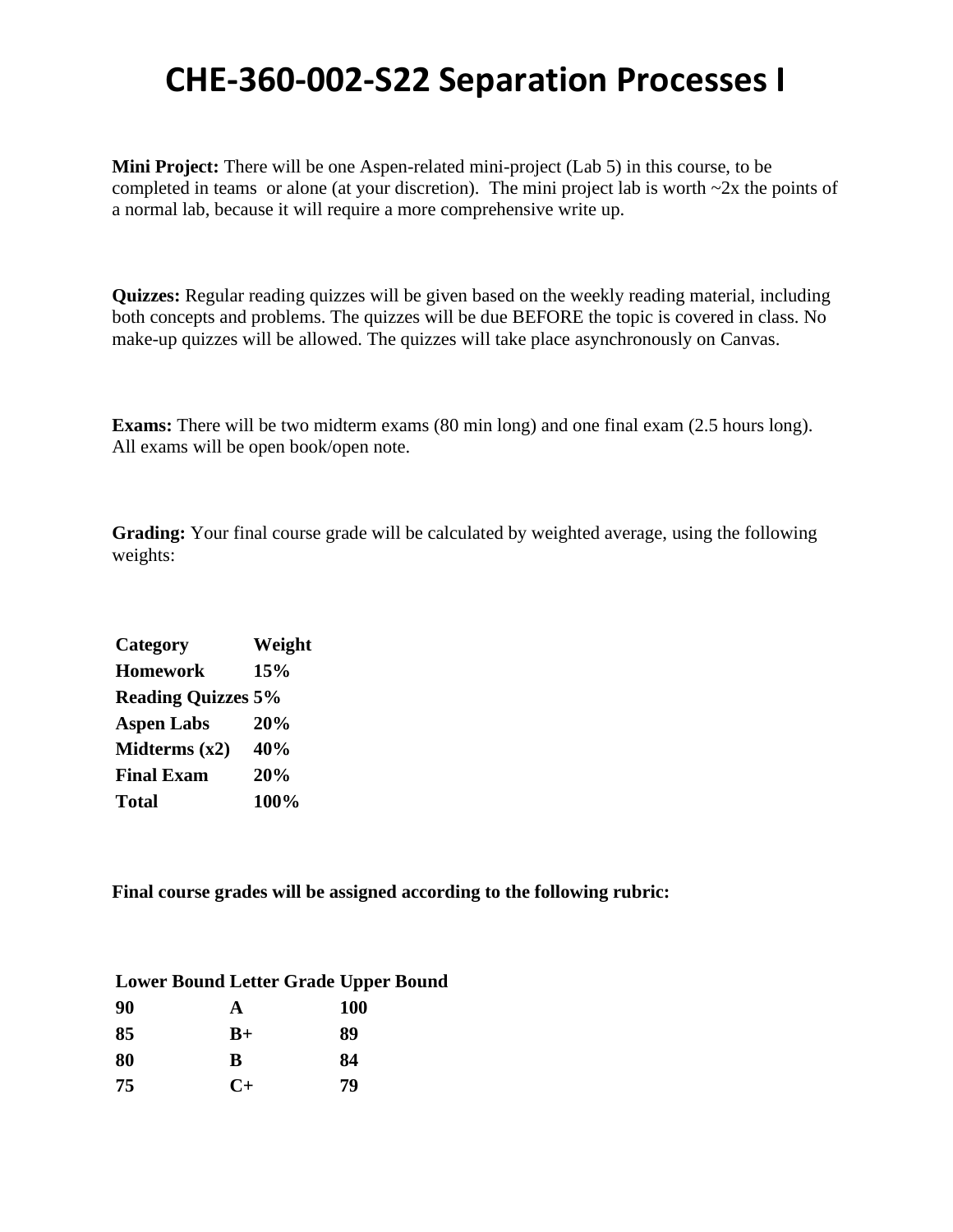| 70       | C | 74 |
|----------|---|----|
| 60       | D | 69 |
| $\bf{0}$ | F | 59 |

#### **Important Dates**

**Add/Drop:** Monday Jan. 24th

**Withdraw Deadline:** Monday Mar. 7th

**Final Exam:** TBA - Please check here again soon.

**Policies**

**NJIT Honor Code:** The NJIT Honor Code will be upheld and any violations will be brought to the immediate attention of the Dean of Students.

**Special Needs:** If you need accommodations due to a disability please contact OARS, Fenster Hall Room 260 to discuss your specific needs. A Letter of Accommodation Eligibility from the Disability Support Services office authorizing your accommodations will be required.

#### **Lectures**

This course is a face-to-face course. This means that each lecture will take place in-person during the class hours. Attending the sessions is mandatory. Failure to attend the sessions may result in being marked as "unattended" for the course, which may negatively impact your financial aid status. Additionally, the examples discussed in the class are not necessarily from the main textbook and therefore missing a class will have consequences for your preparation for exams.*Note, if at any point the course is forced to go converged or completely online due to COVID-19, you will be provided with additional information on how to access the course lectures.*

Classes start at 11:30 AM and students must be in the class room by that time. Being late to class may have consequences for your final course grade.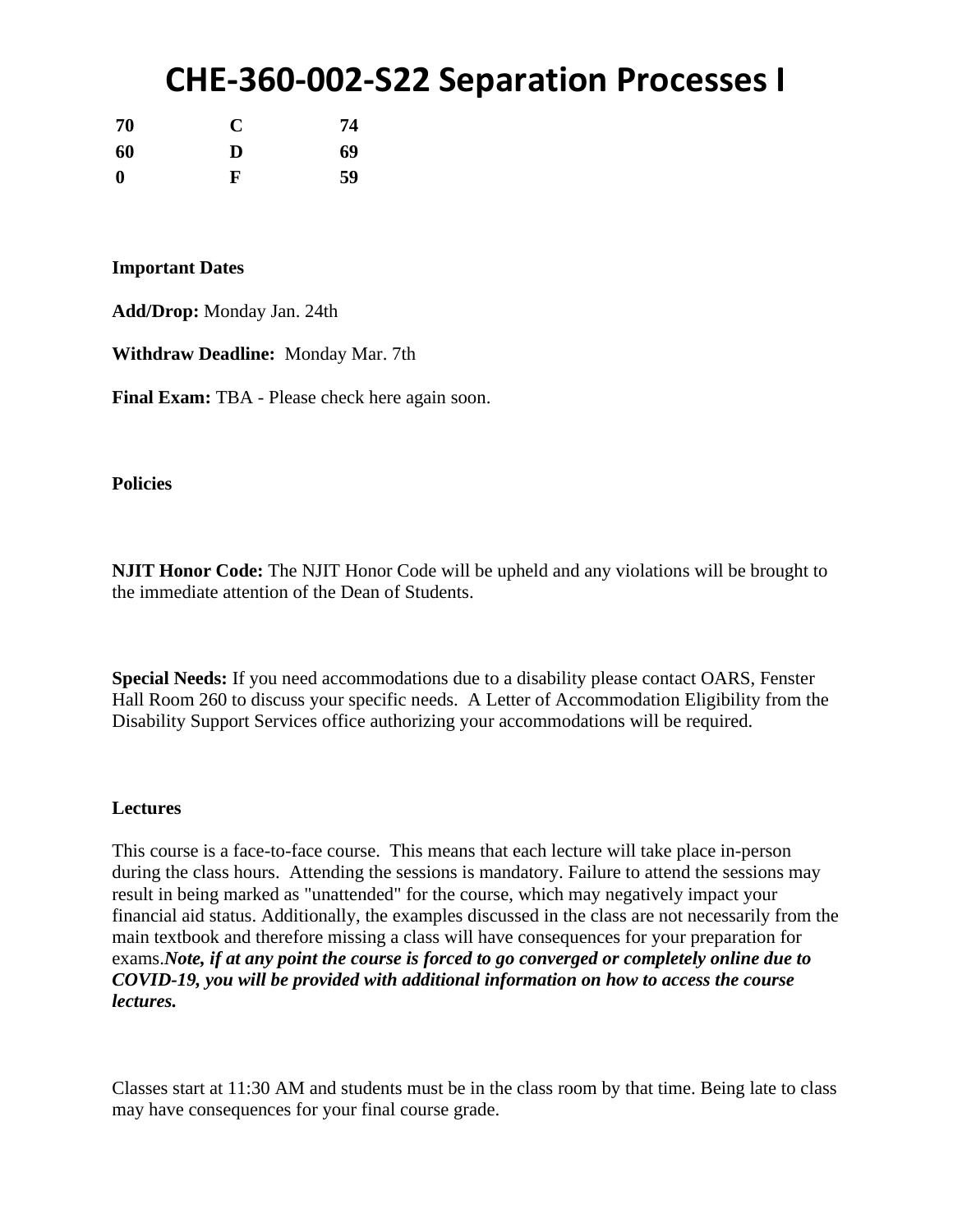No audio or video recording is allowed. All sessions will be automatically recorded for you to review at a later date.

Cellphones should be turned off during both lectures and exams and not allowed under any circumstances.

#### **Course materials, office hours and correspondence**

The course Canvas page is the main platform for delivering information about the course. All relevant course materials and assignments will be posted on Canvas, so a student should check it regularly.

Students must upload a professional-looking head shot for their Canvas profile.

Students are strongly encouraged to attend Office Hours. Long questions which require derivations will be discussed only during the Office Hours and will not be answered by email. Questions regarding grades can be discussed only during the Office Hours.

E-mail and Canvas correspondence is intended only for quick questions. Questions which require a detailed discussion should be discussed in person during the Office Hours.

All correspondence should be conducted in a professional style, using formal English.

To assure a quick response to your emails, please add "ChE360" in the subject of your emails.

The instructor reserves the right not to respond to emails at his personal discretion.